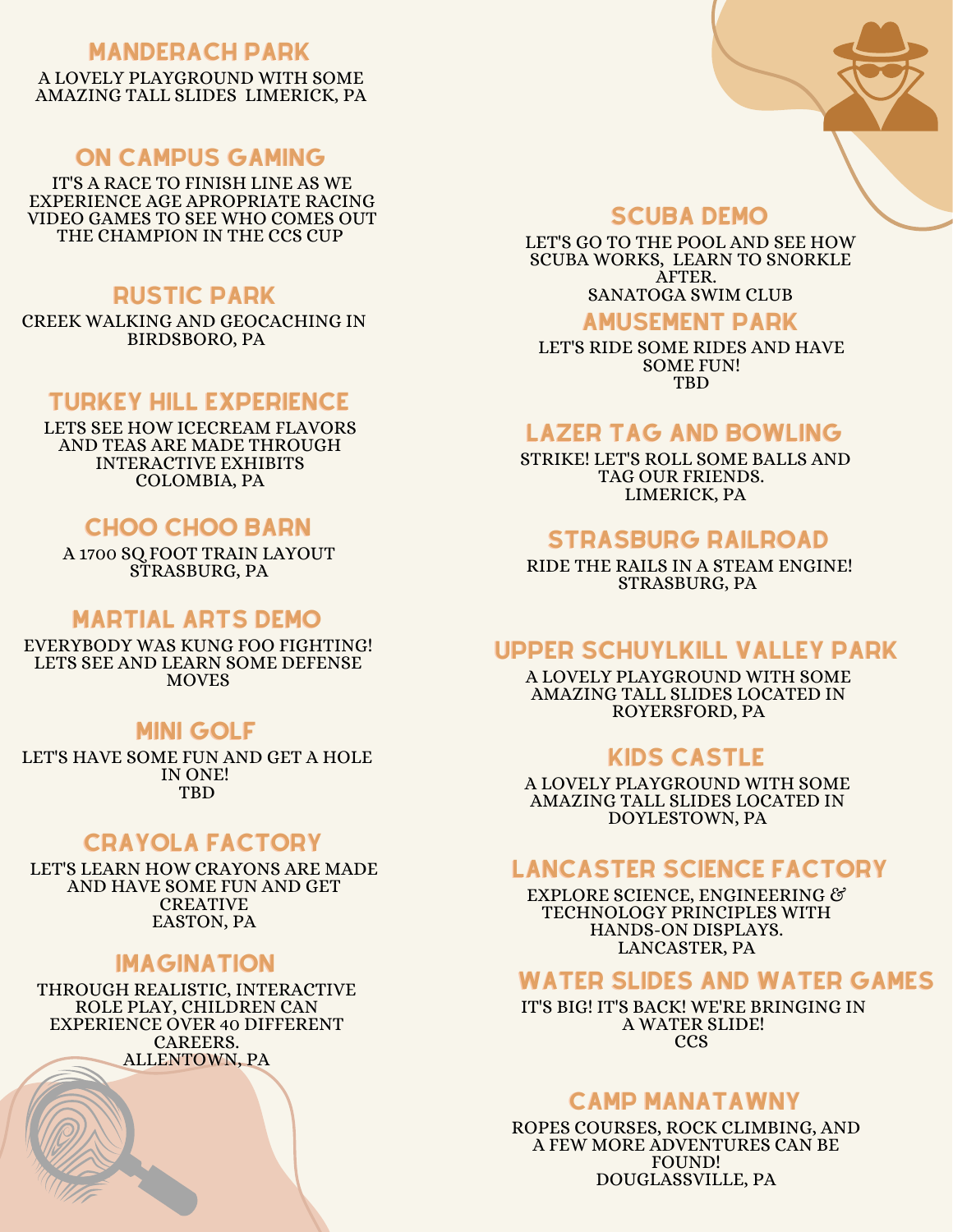| Day Camp Calendar |                                                                                                            | <b>JUNE</b> |      |      |     | 2022        |                                                             |             |  |  |
|-------------------|------------------------------------------------------------------------------------------------------------|-------------|------|------|-----|-------------|-------------------------------------------------------------|-------------|--|--|
|                   |                                                                                                            |             |      |      |     |             |                                                             |             |  |  |
|                   | 29                                                                                                         | 30          | 31   |      |     |             |                                                             |             |  |  |
|                   |                                                                                                            |             |      |      |     |             |                                                             |             |  |  |
|                   |                                                                                                            |             |      |      |     |             | -18                                                         |             |  |  |
|                   | 19                                                                                                         |             | 21   |      |     |             |                                                             |             |  |  |
|                   |                                                                                                            |             | -28. | - 29 | -30 |             |                                                             |             |  |  |
|                   | Things to Bring Every Day:<br>• Sunscreen<br>• Lunch and two snacks + a water bottle<br>• A good attitude! |             |      |      |     | $1 \quad 2$ | M T W T W<br>$\overline{3}$<br>6 7 8 9 10<br>13 14 15 16 17 | 22 23 24 25 |  |  |

3

 $\overline{A}$ 

5

6

7

8

9



Calendar is subject to change due to weather or availability.  $\bullet$ We will notify you if that occurs.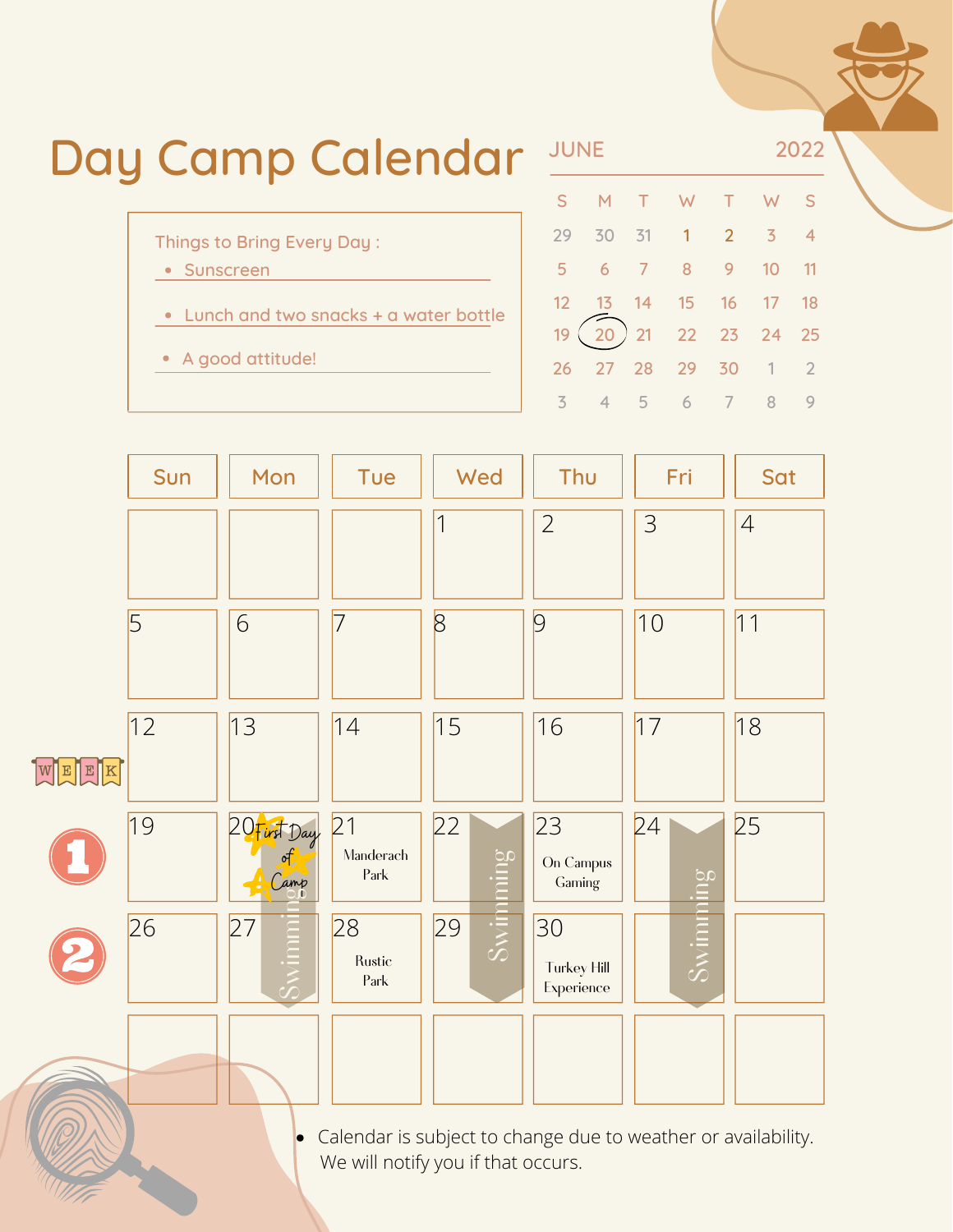

Calendar is subject to change due to weather or availability.  $\bullet$ We will notify you if that occurs.